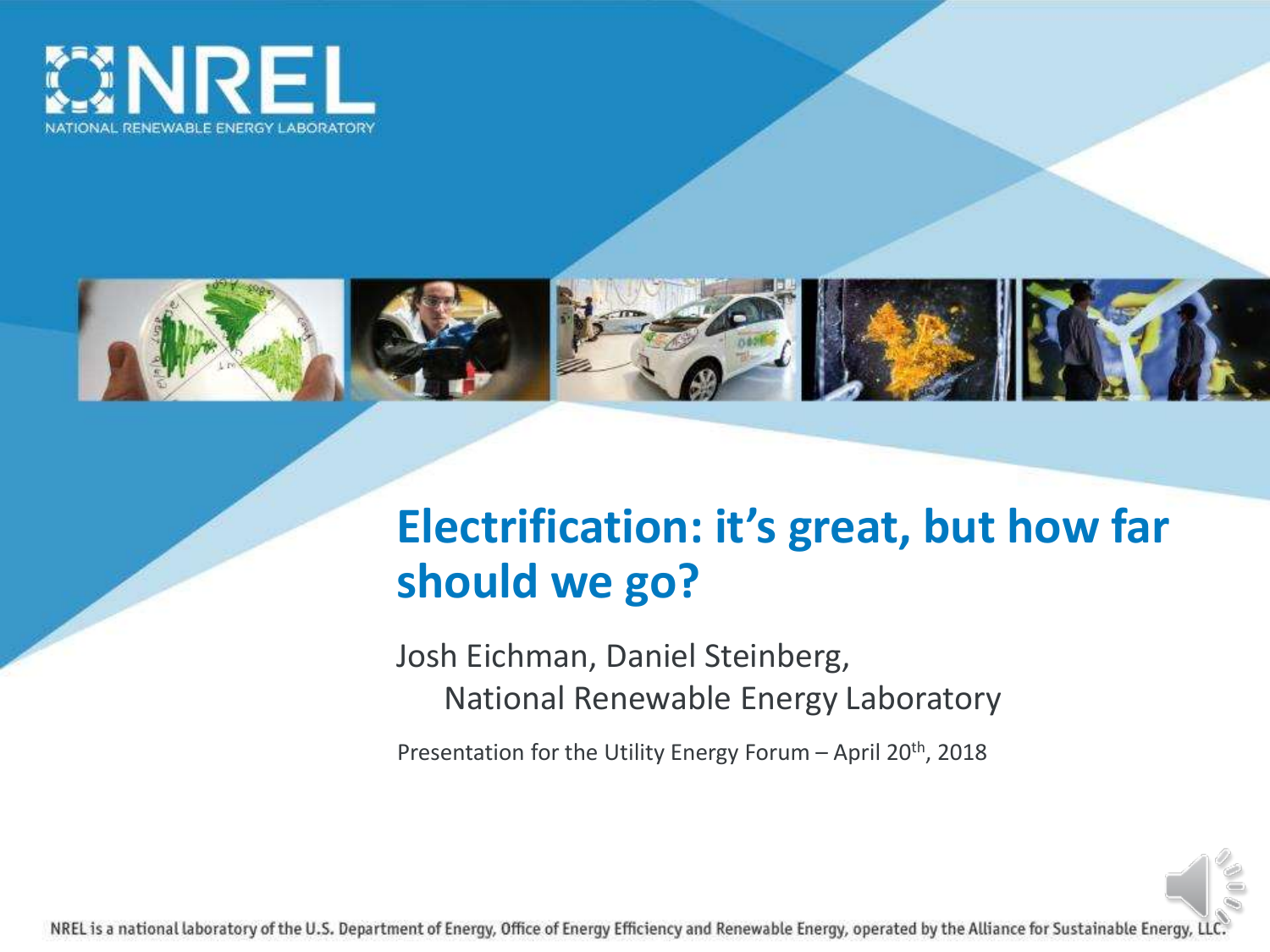# Electricity is a great fuel

Transportability Zero Point-of-use Emissions



#### Flexibility and Controllability Storability Storability Storability

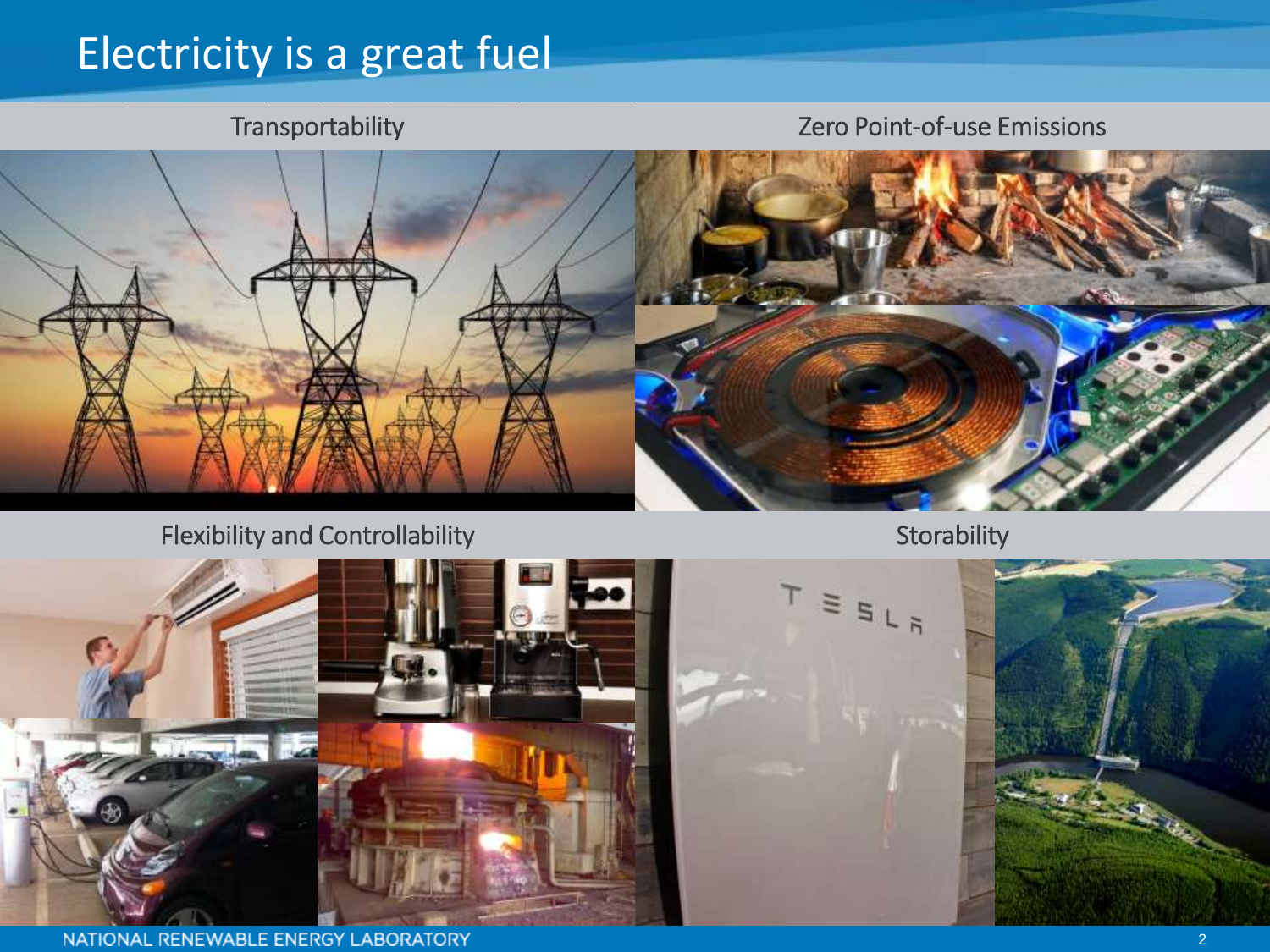### Electrification – everybody's doing it

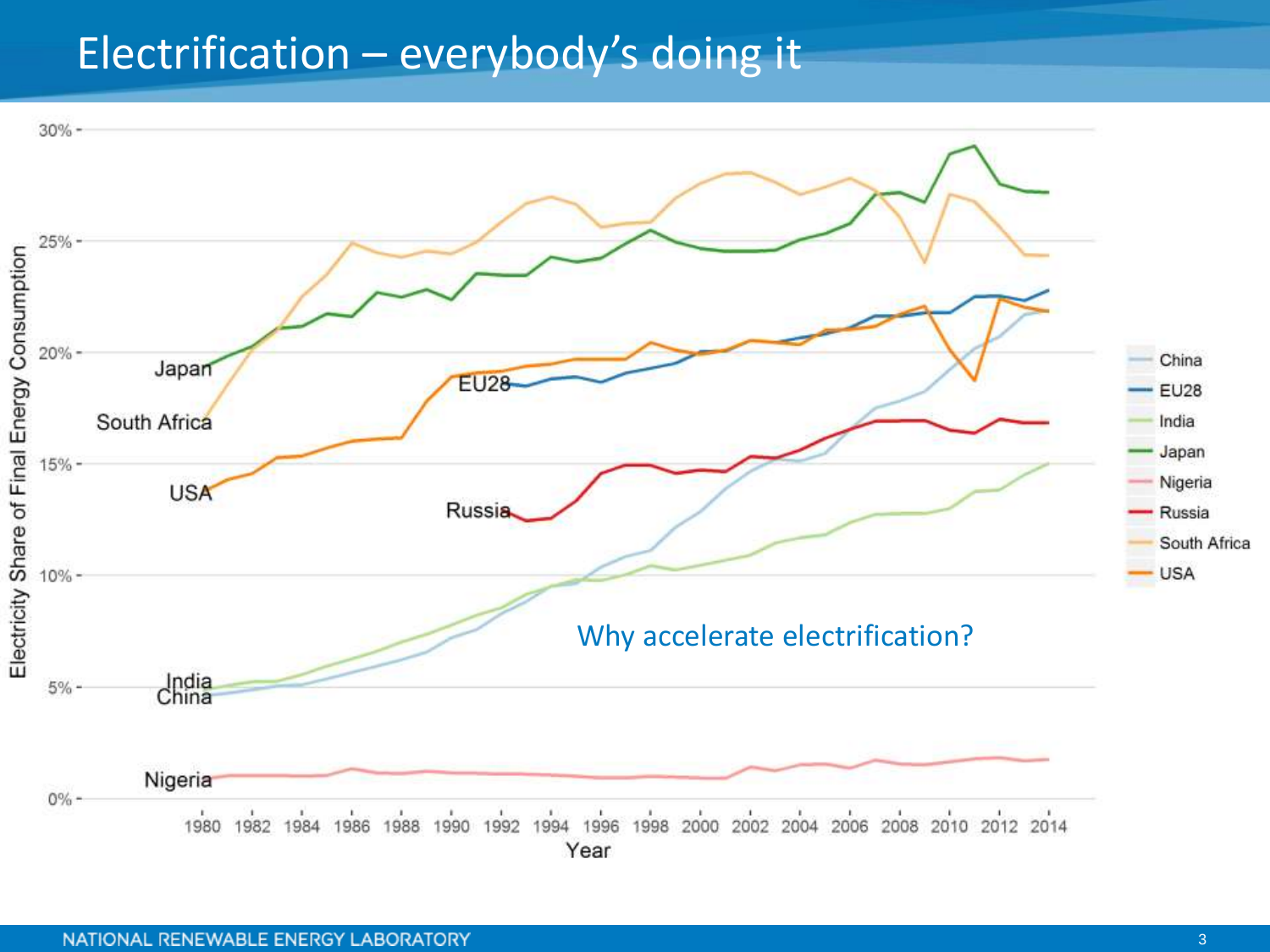#### Climate Change



*Source: IPCC AR5*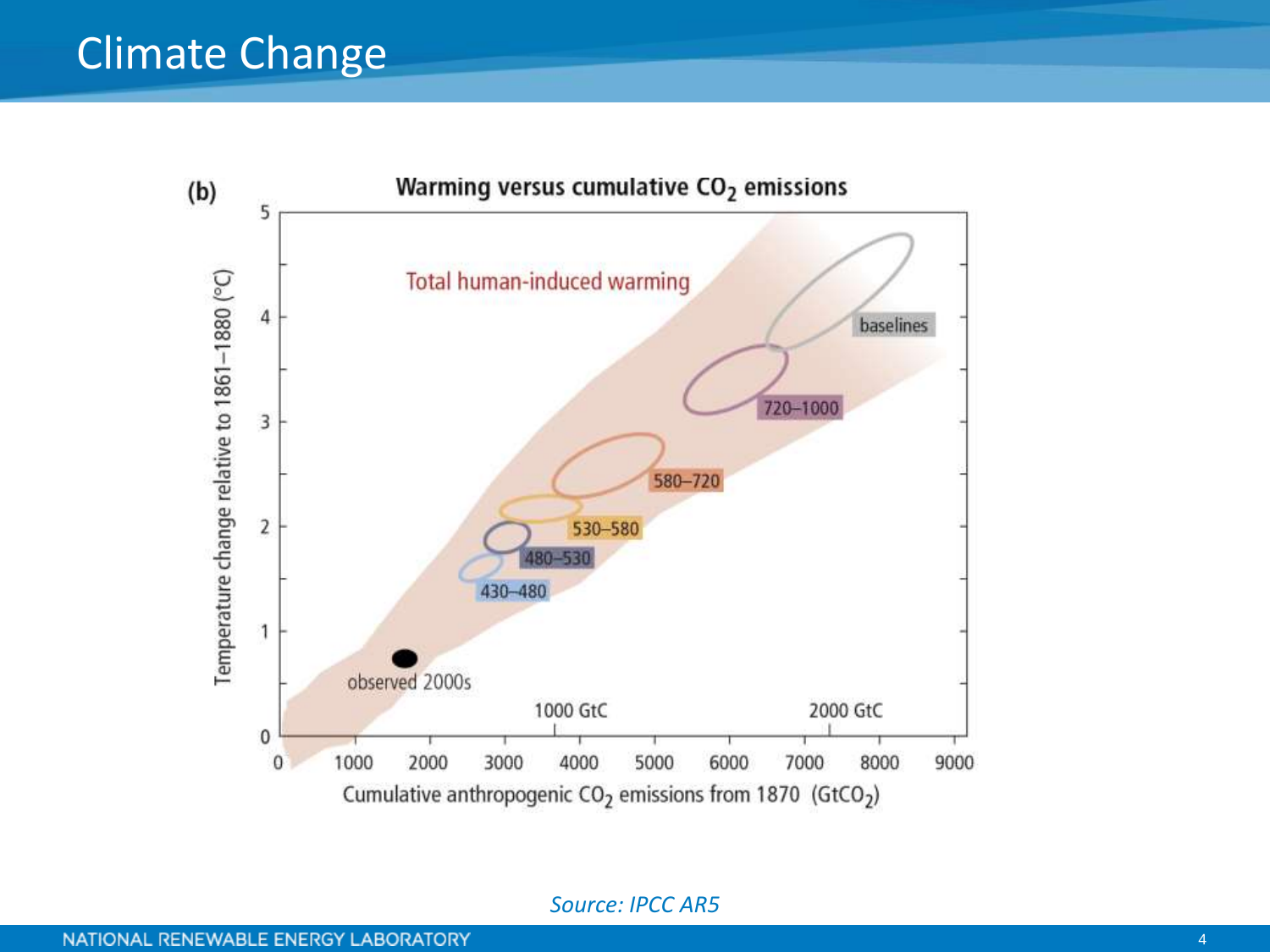#### Emissions intensity of generation in the U.S. is on the decline

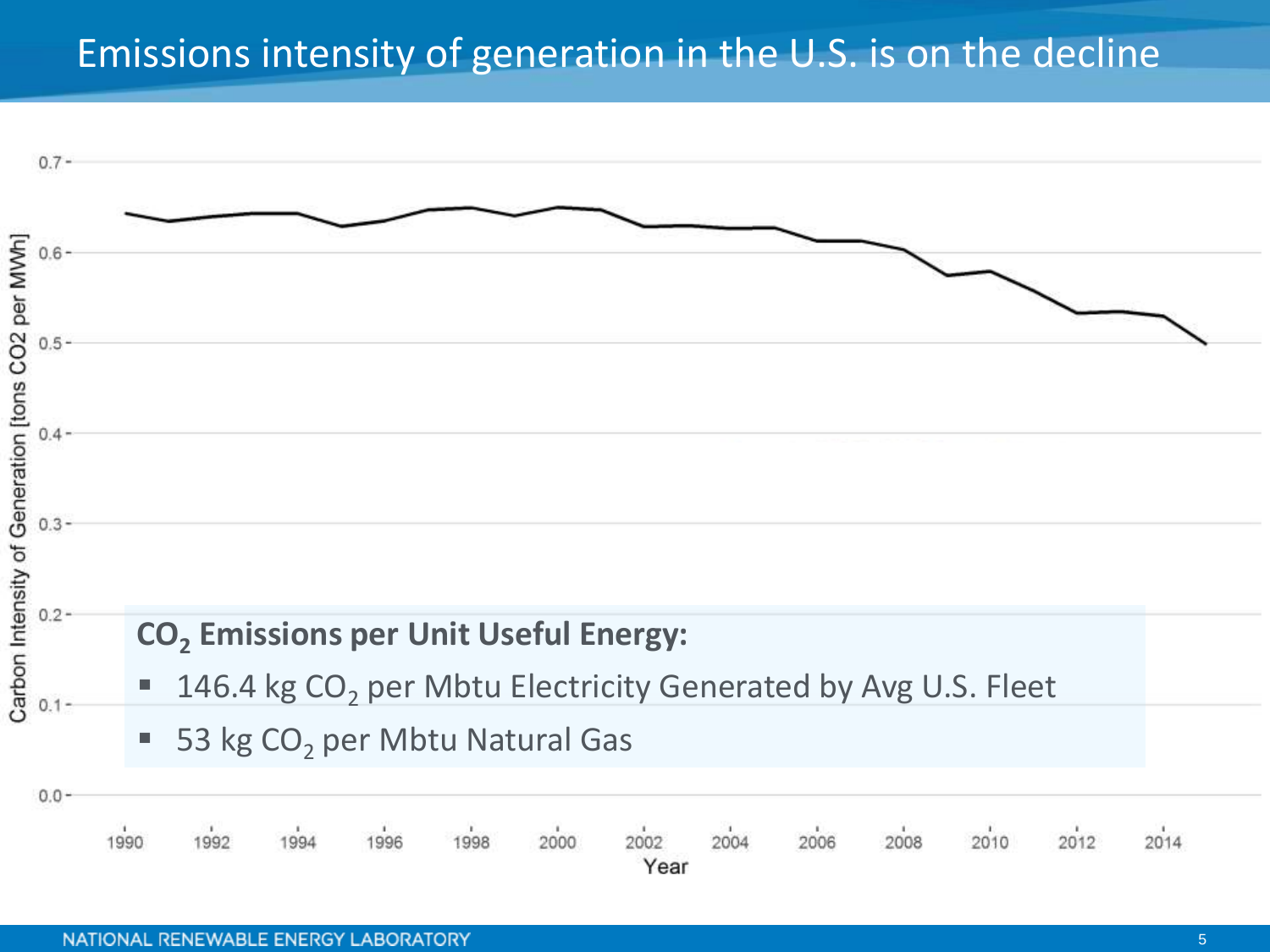#### Electric devices are typically much more efficient: space heating





- Typical gas furnace: ~90% efficiency
- Typical heat pump: ~250 to 300+ % efficiency (for heating), and improving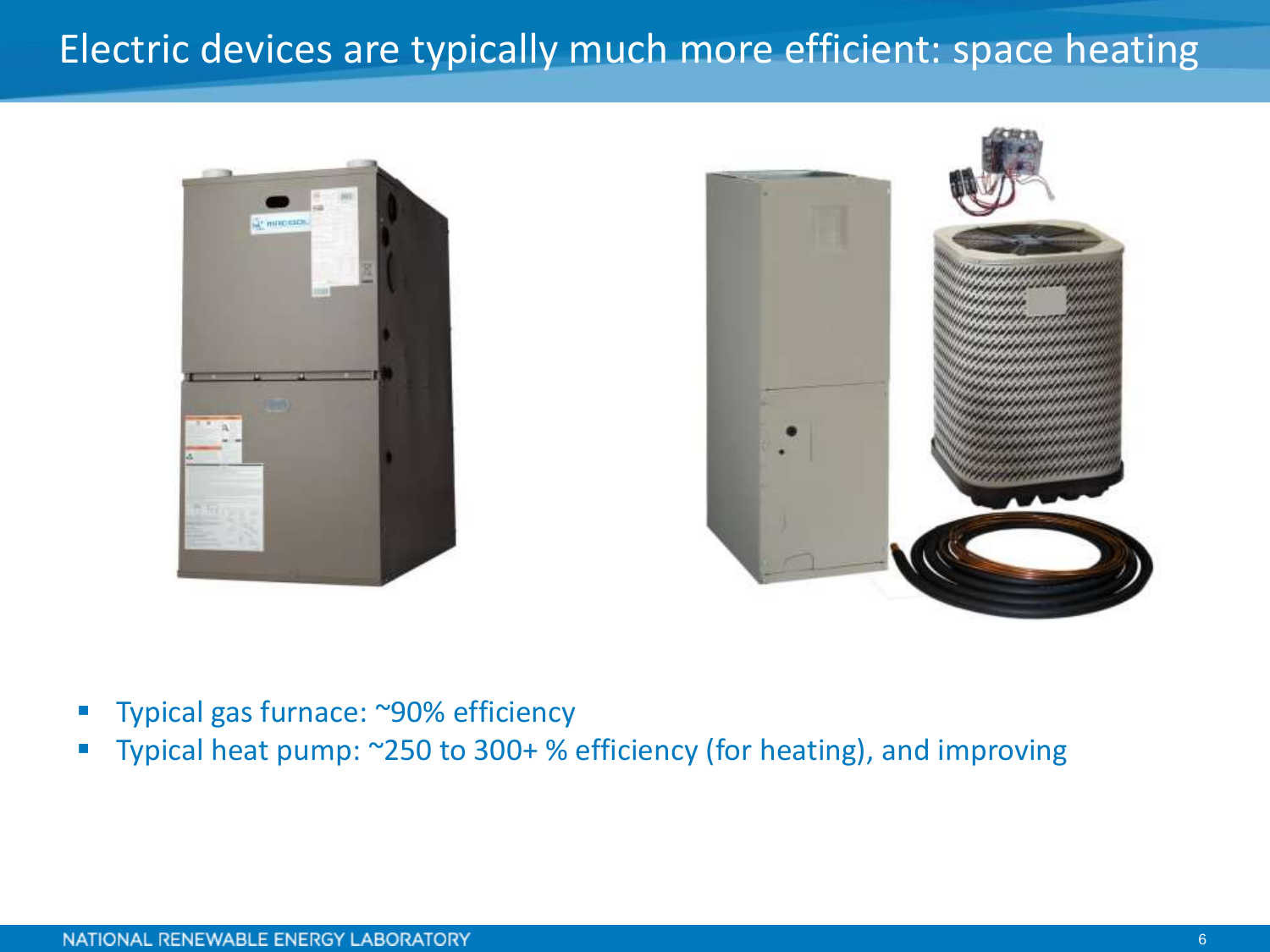### Electric devices are typically much more efficient

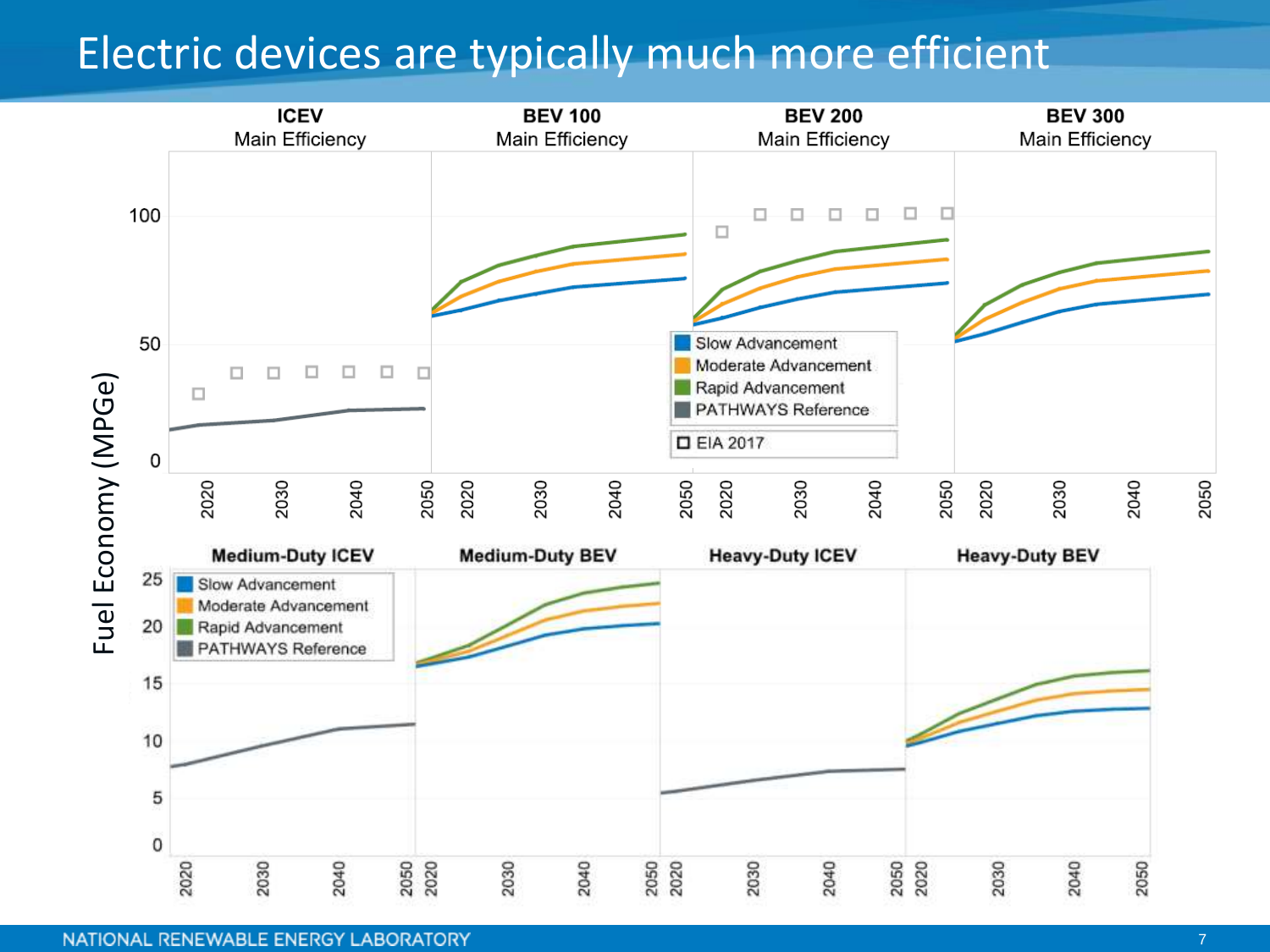#### Early modeling showed electrification (combined with powersector decarbonization) is a key component of reducing GHGs



Ratio of US electricity production to total final US energy use under a reference scenario and set of  $CO_2$  stabilization scenarios

*Source: Edmonds et al., 2006*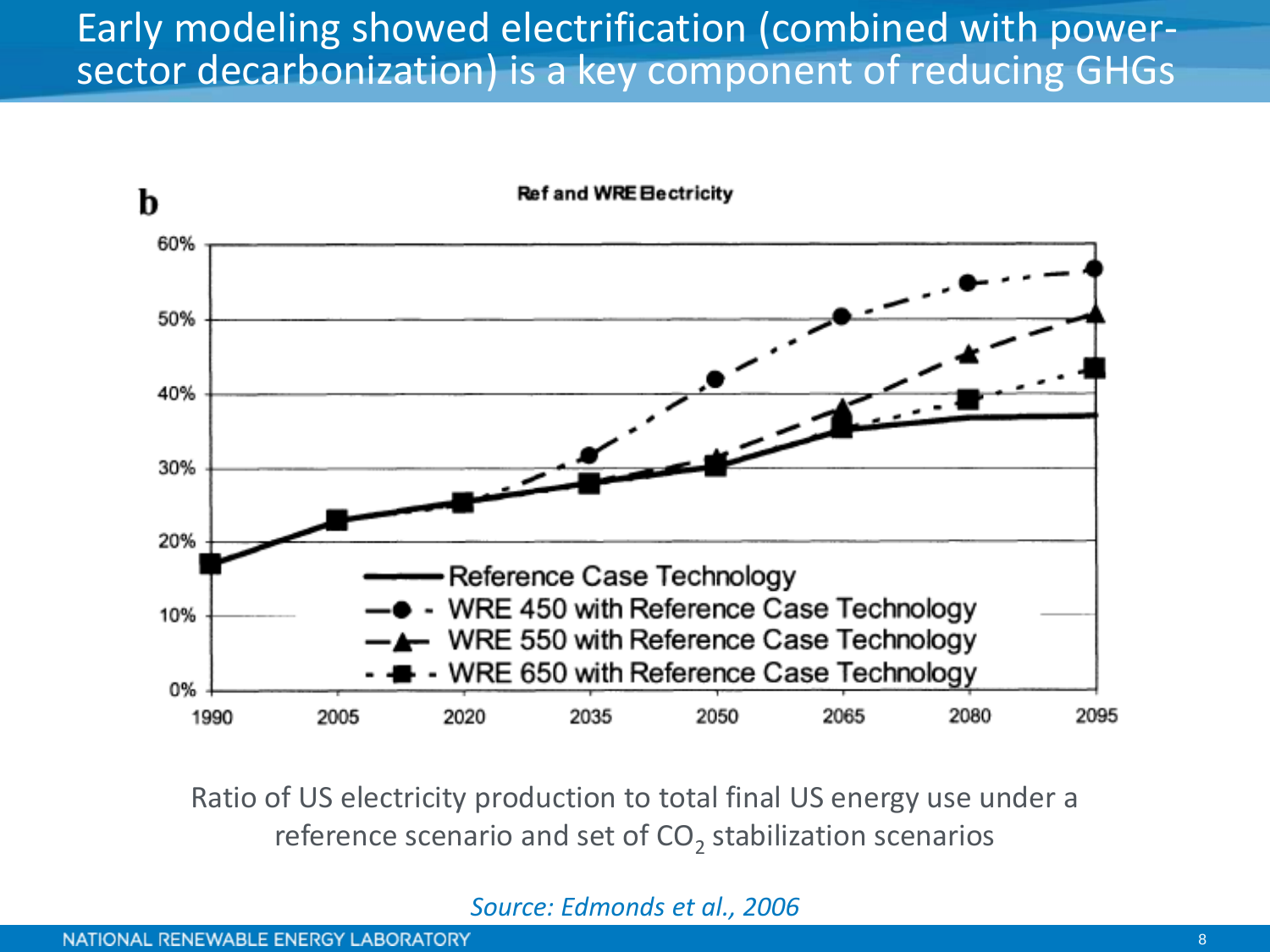# As models have improved, results haven't changed

#### Figure 11. Indicative Metrics for the Three Main Decarbonization Strategies, Mixed Case Compared to 2014



*Source: Williams et al., 2014. Deep Decarbonization Pathways Project*

NATIONAL RENEWABLE ENERGY LABORATORY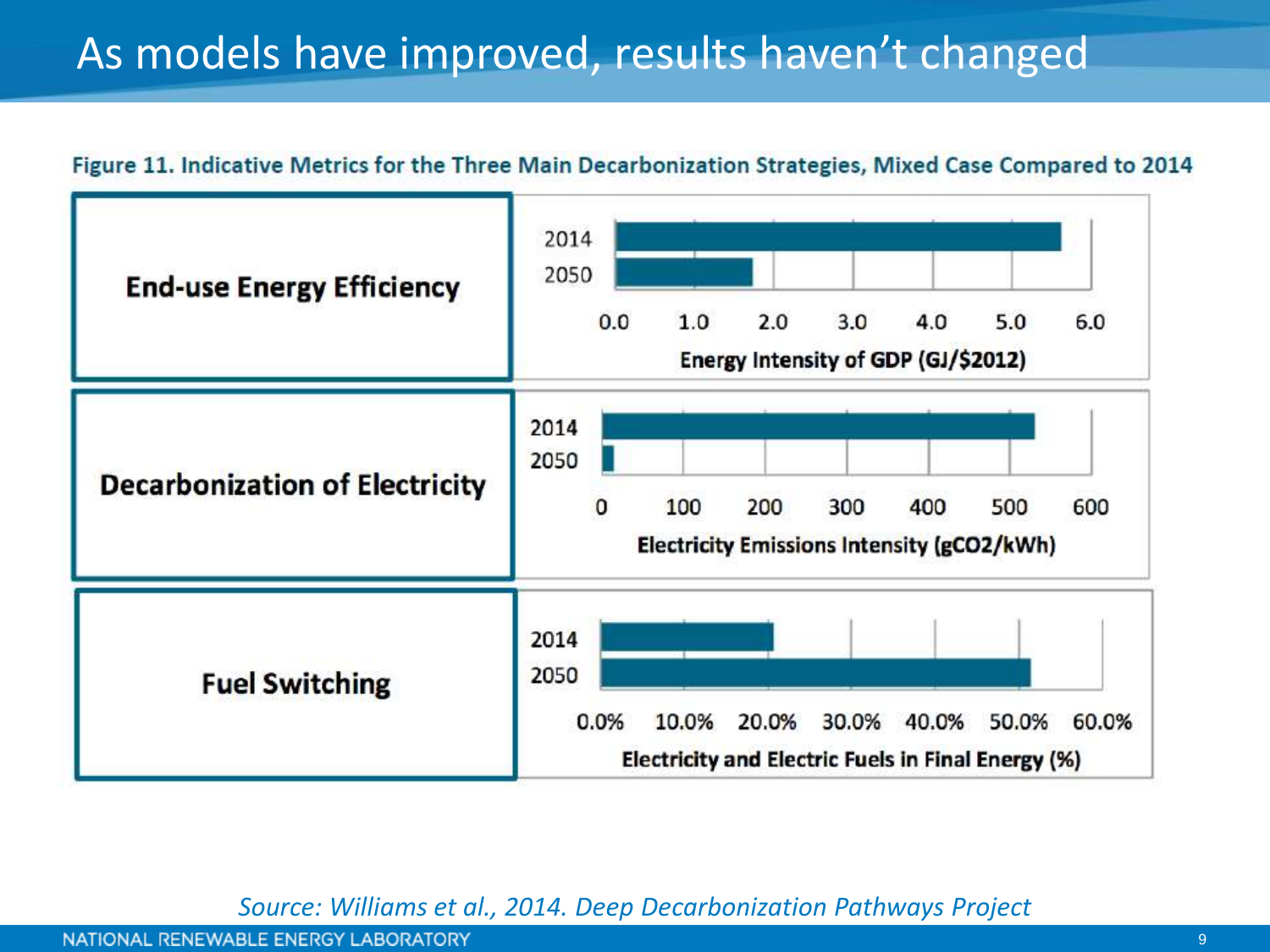# U.S. Mid-Century Strategy also identifies electrification as key source of abatement



*Source: United States Mid-century Strategy for Deep-Decarbonization, 2016*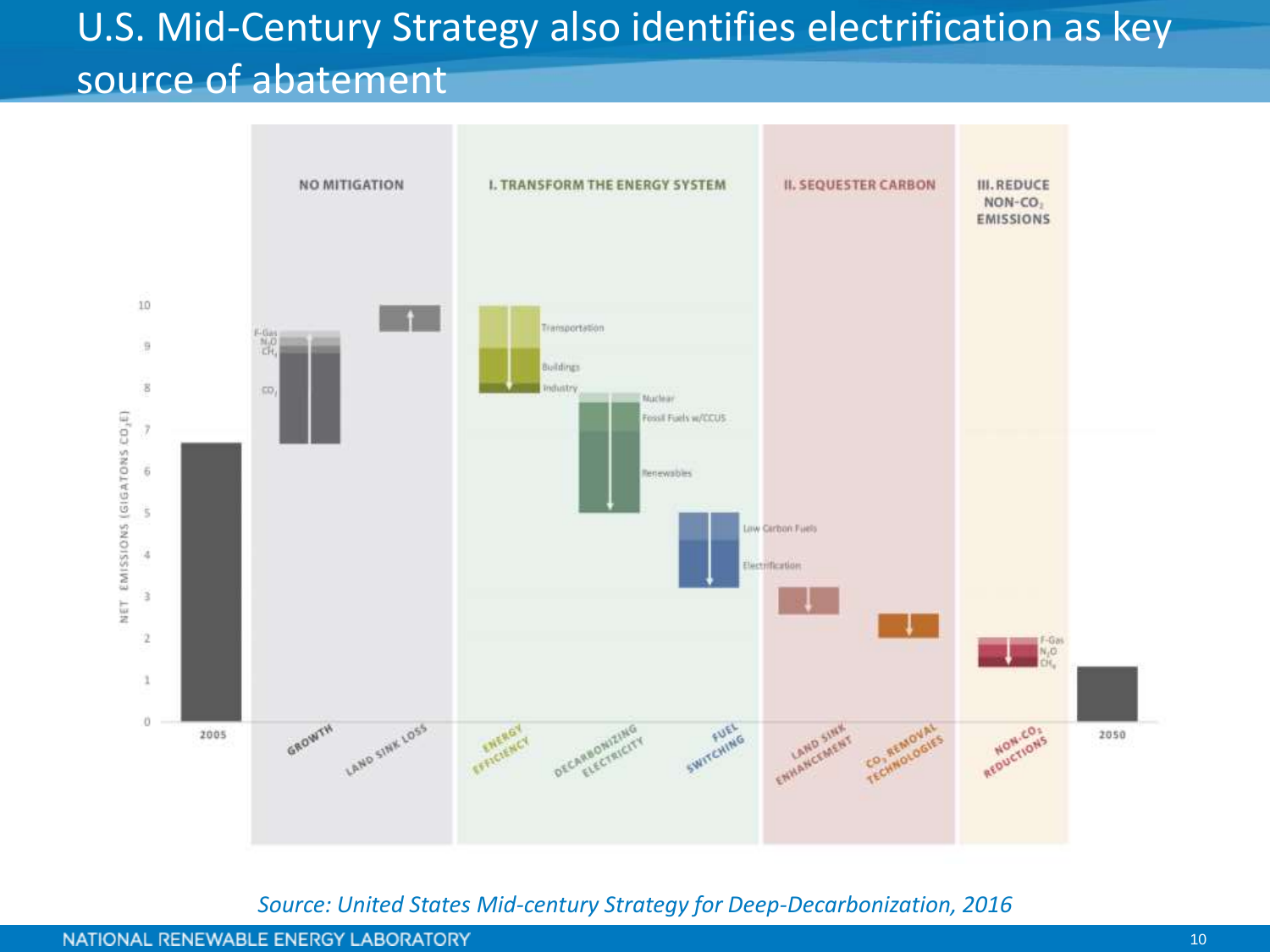#### There is a large potential for electrification if pursued aggressively



Both studies identify ~a potential doubling of electricity consumption by 2050 under scenarios of aggressive electrification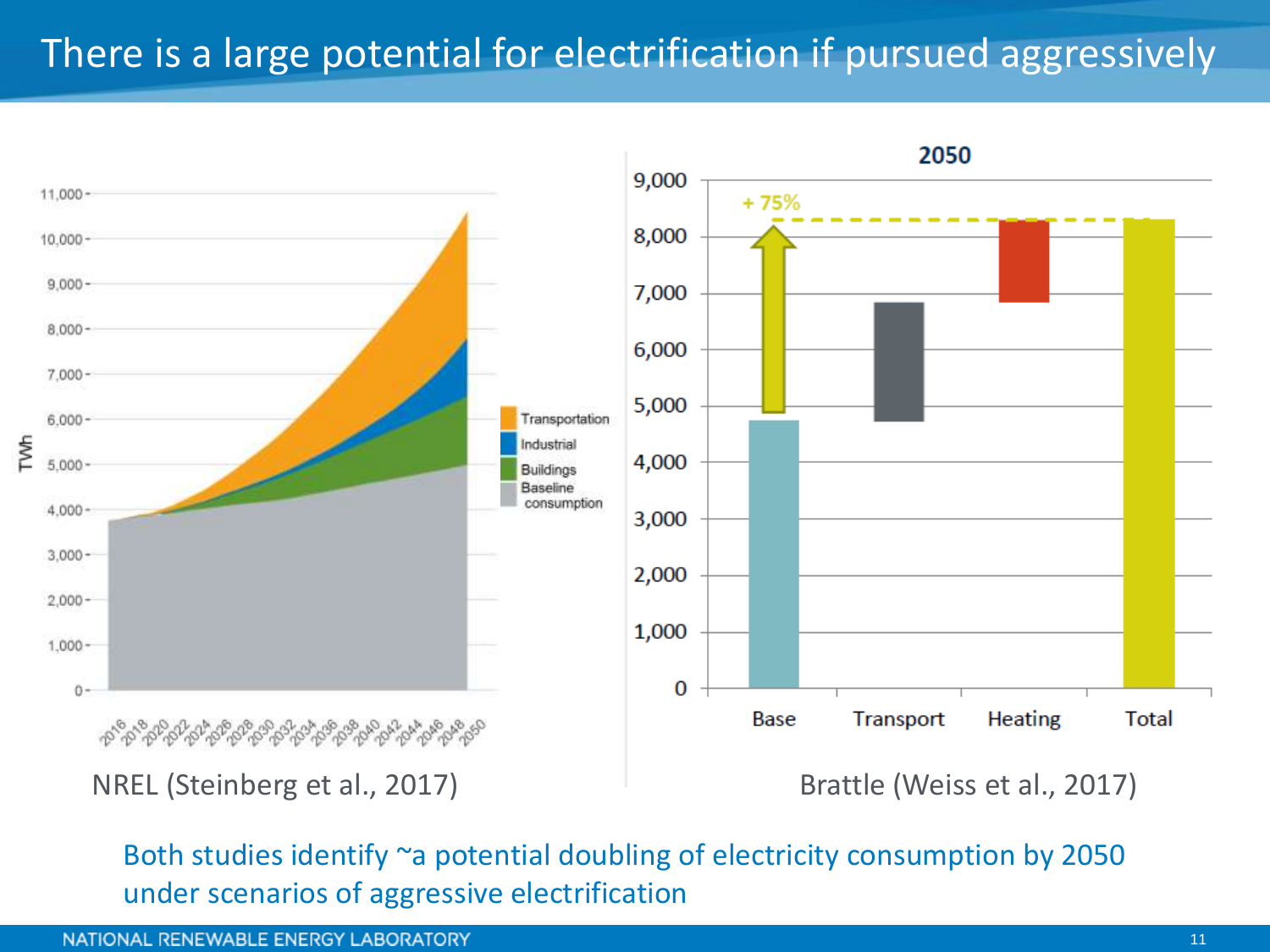#### BUT, electrification and decarbonization, in isolation, are not sufficient to hit aggressive abatement targets



#### *Source: Steinberg et al, 2017*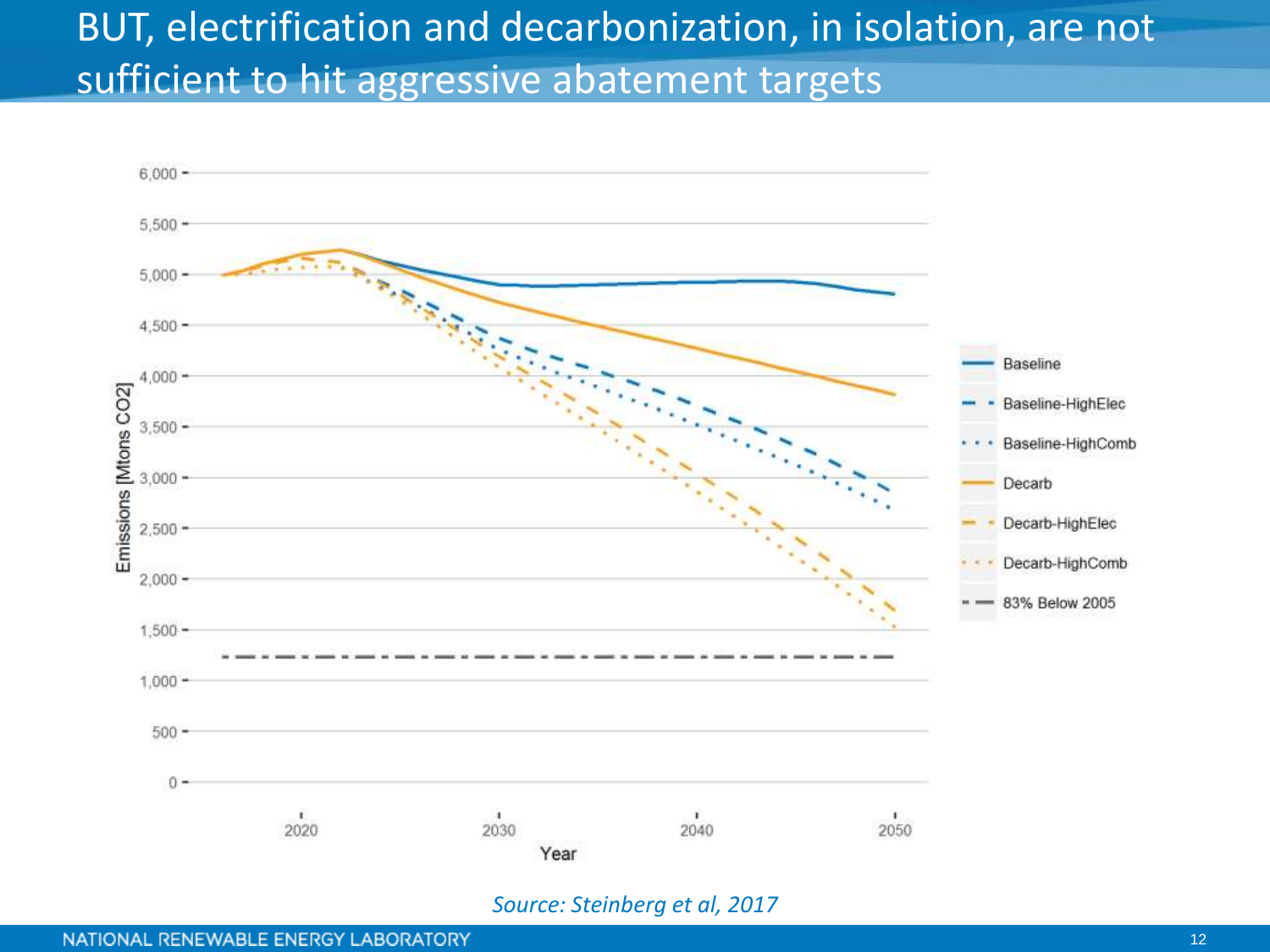

*Source: Weiss et al., 2017*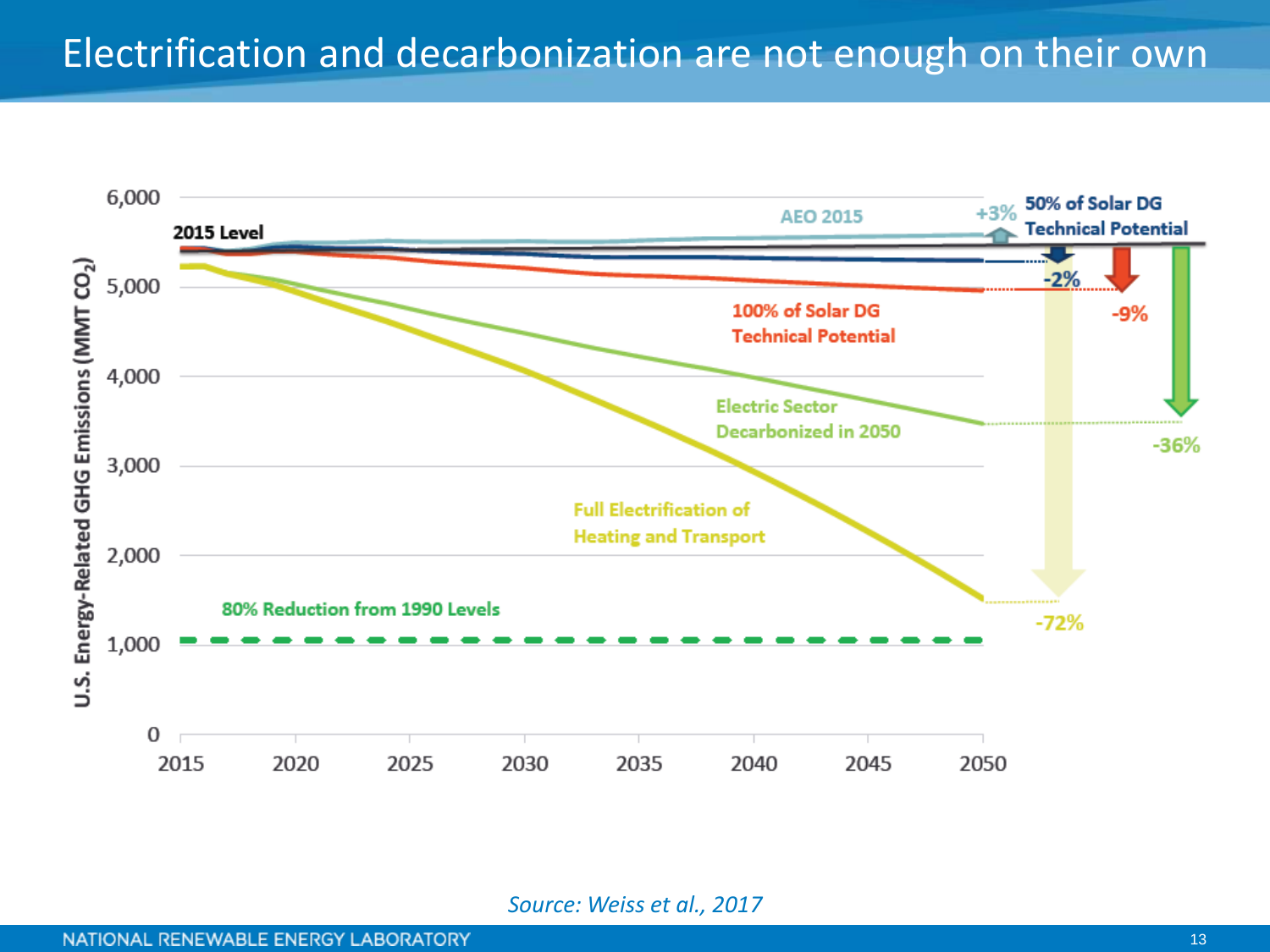# What don't we know:

How much electrification should or will occur?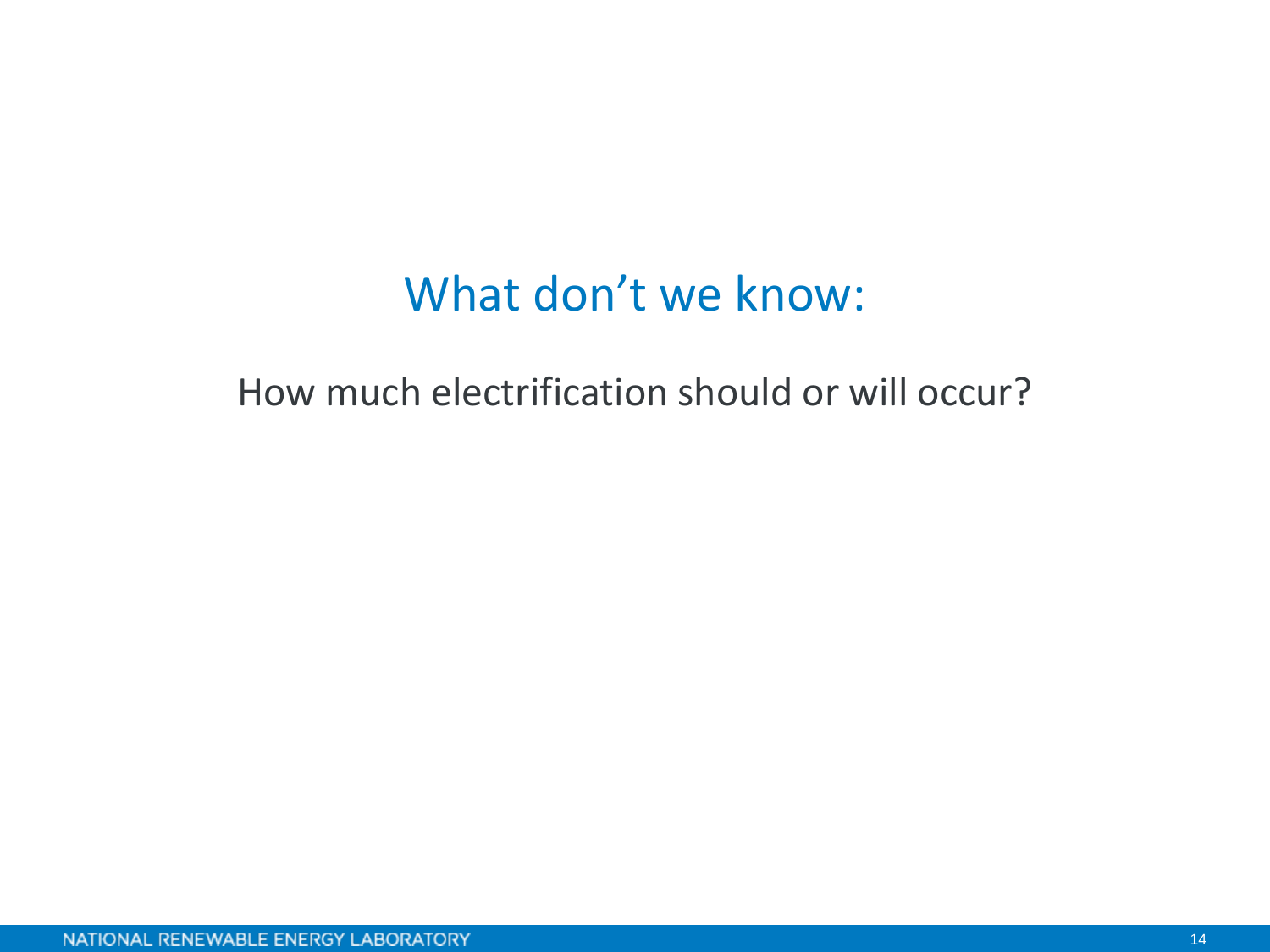### Drivers of electrification

- Costs and performance (and co-benefits) of electric devices
	- Fuel, technologies, infrastructure
- **Tradeoffs between efficiency and electrification**
- Evolution of power sector and load
	- Generation mix
	- **Electricity markets and customer participation**
	- Cost of storage and availability of long-term storage
- Evolution of preferences and behavior
- Policy and regulation, especially GHGs

#### How will these interact to determine the future level of electrification?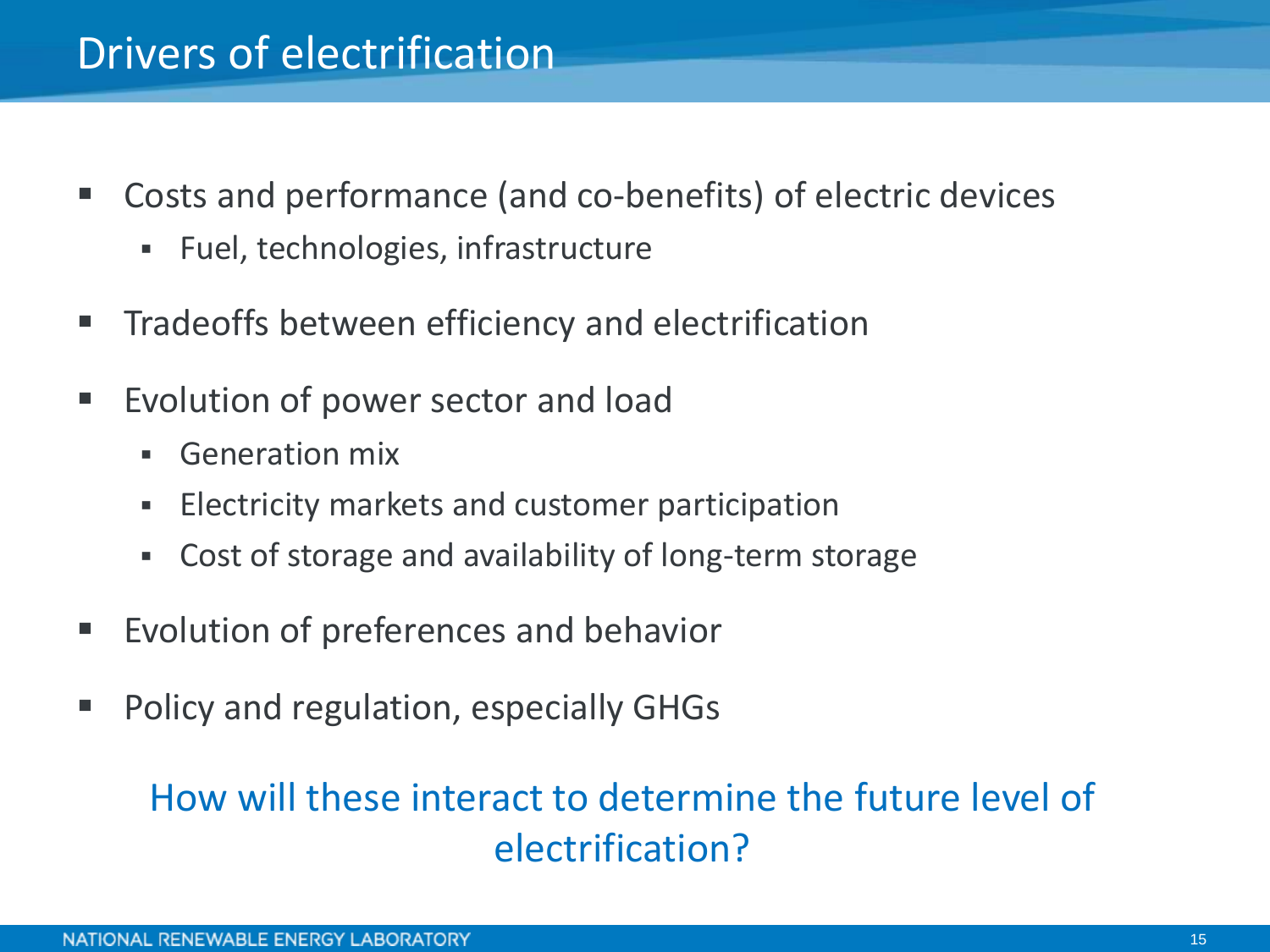### Research Gaps: Data and Integrated Modeling

- Data: lacking comprehensive and detailed projections of:
	- 1) Cost and performance of electric technologies
	- 2) Infrastructure costs

(but these are under development)

■ Modeling: lack of integrated bottom-up models that endogenously simulate adoption of end-use devices across demand sectors and simultaneously optimize the evolution of the power sector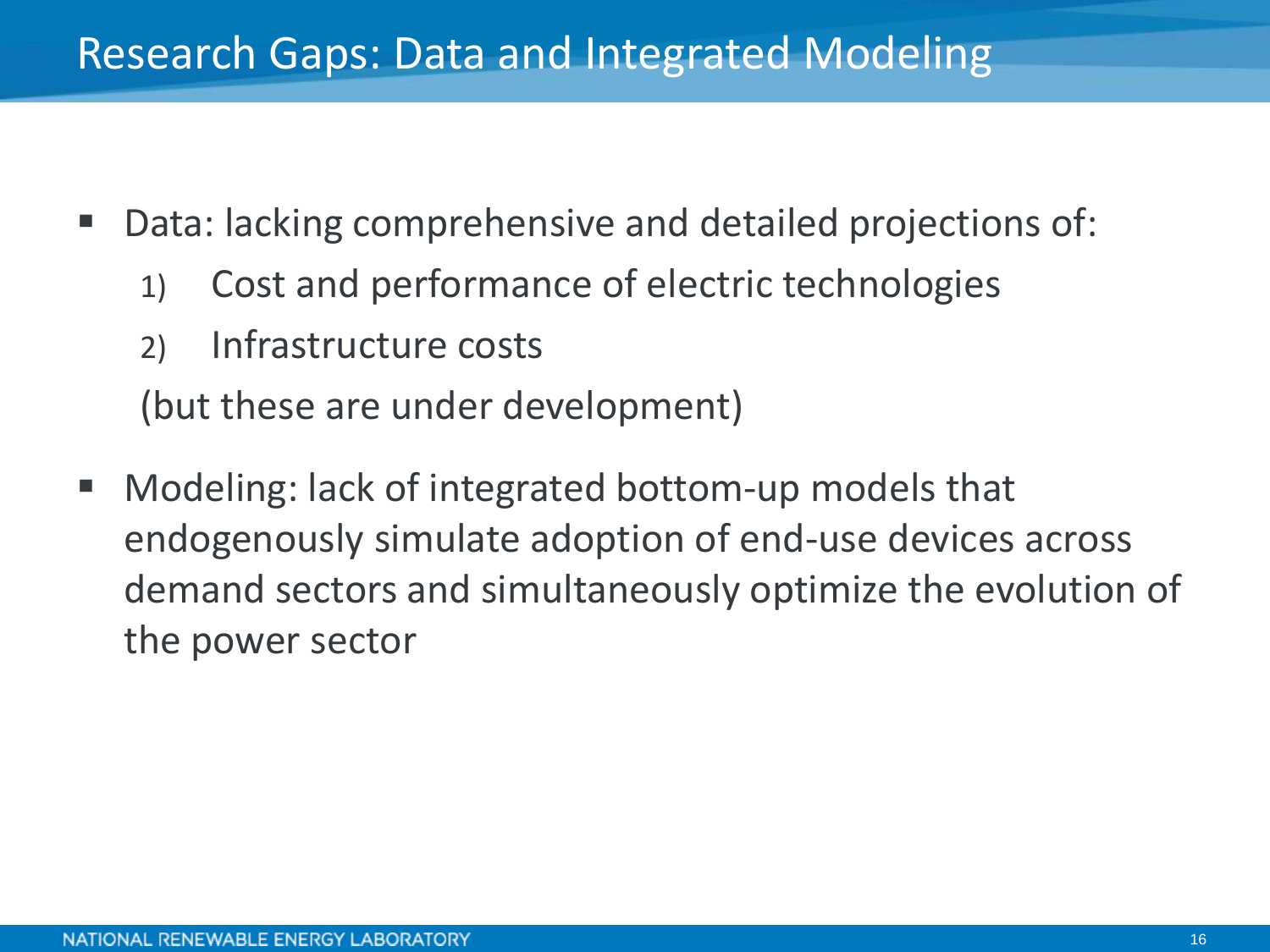- Data:
	- It's happening for end-use devices
	- **.** Infrastructure requires modeling of its own
- Models
	- We're not going to develop the model of everything overnight
	- But, we are making headway: we have great power sector models, decent bottom-up models of load (at least for buildings and transport), and good models of vehicle adoption
	- We need improved adoption models for buildings and industry
	- Then we can integrate the components
	- And what about behavior?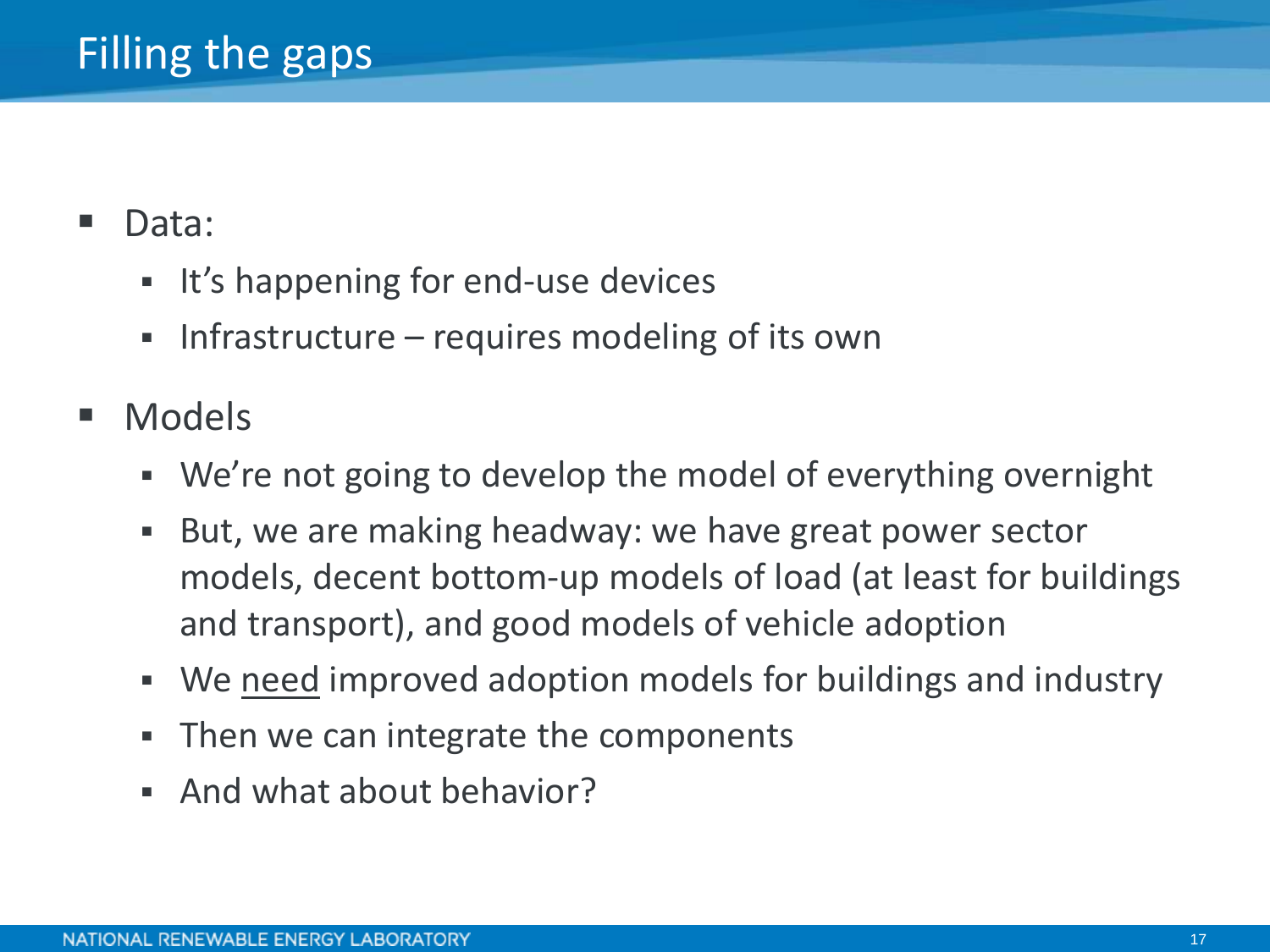# Concluding

- Electrification has many benefits flexibility, controllability, service quality, environmental and health
- Technical potential for electrification is large
- Climate benefits associated with aggressive electrification could be very large:
	- 75% reduction from 2005 levels (if combined with power sector decarbonization)
- BUT, electrification interacts and competes with a complex array of societal, energy, and climate mitigation pathways
- Next crucial steps in research are to develop data and integrated tools that allow us to explore how these pathways or phenomena interact, and to what degree electrification should be pursued